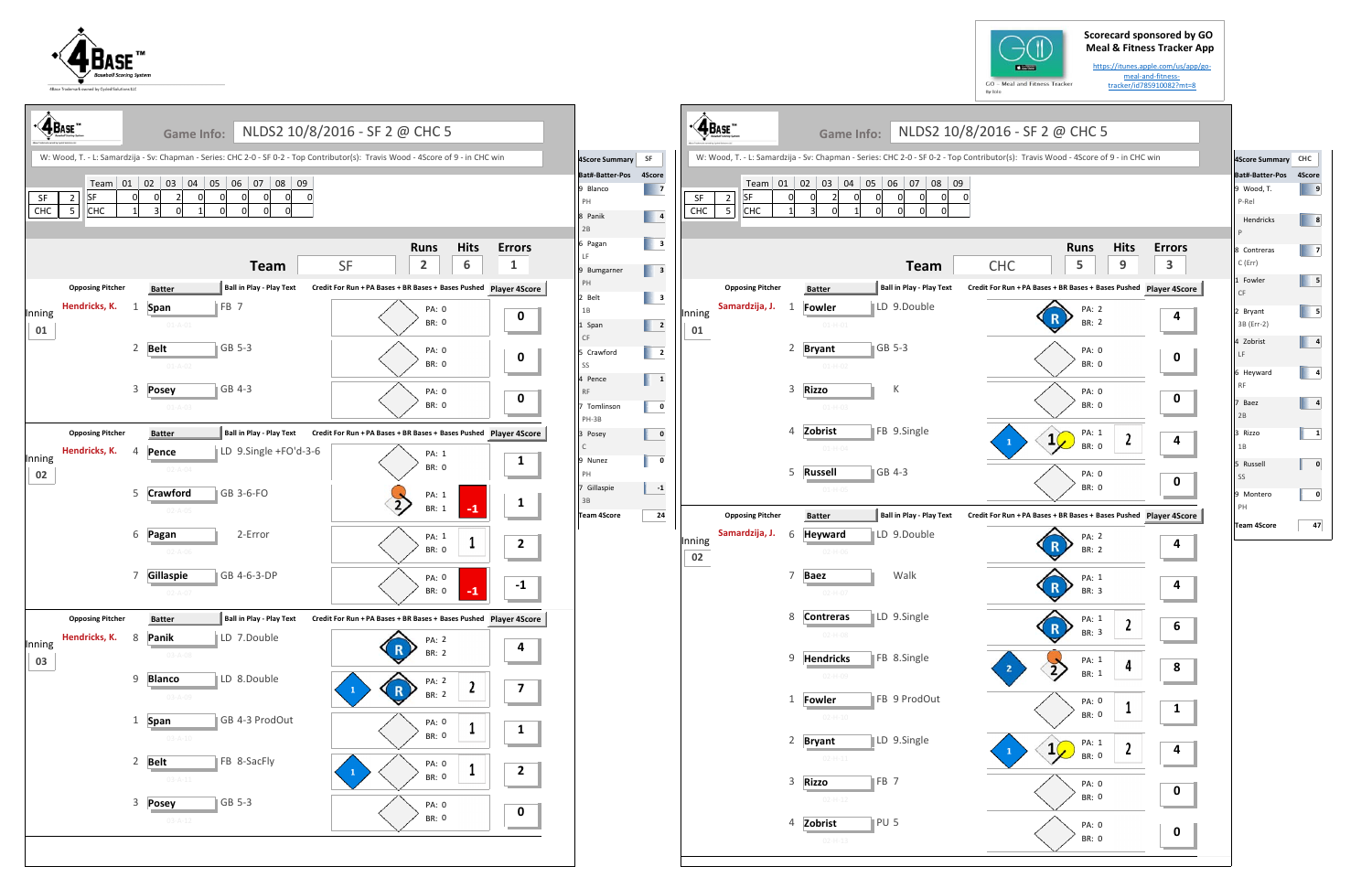

|              | <b>Opposing Pitcher</b>            |              | <b>Ball in Play - Play Text</b><br><b>Batter</b>                       |                        | Credit For Run + PA Bases + BR Bases + Bases Pushed Player 4S          |   |
|--------------|------------------------------------|--------------|------------------------------------------------------------------------|------------------------|------------------------------------------------------------------------|---|
| Inning       | Kontos, G.                         | 5            | GB 6-3<br><b>Russell</b><br>$03 - H - 14$                              |                        | PA: 0<br>BR: 0                                                         | 0 |
| 03           |                                    | 6            | FB 8<br><b>Heyward</b><br>$03 - H - 15$                                |                        | PA: 0<br><b>BR: 0</b>                                                  | 0 |
|              |                                    | 7            | Κ<br><b>Baez</b><br>$03 - H - 16$                                      |                        | PA: 0<br><b>BR: 0</b>                                                  | O |
|              | <b>Opposing Pitcher</b>            |              | <b>Ball in Play - Play Text</b><br><b>Batter</b>                       |                        | Credit For Run + PA Bases + BR Bases + Bases Pushed Player 4S          |   |
| Inning<br>04 | Kontos, G.                         | 8            | GB 5-3<br><b>Contreras</b><br>$04 - H - 17$                            |                        | PA: 0<br><b>BR: 0</b>                                                  | 0 |
|              |                                    | 9            | Wood, T.<br>$04 - H - 18$                                              | FB .HomeRun L-CF       | PA: 4<br>4<br>$\mathbf{1}$<br>BR: 0                                    | 9 |
|              |                                    | 1            | $\parallel$ FB 9<br><b>Fowler</b><br>$04 - H - 19$                     |                        | PA: 0<br><b>BR: 0</b>                                                  | 0 |
|              |                                    | 2            | $\parallel$ LD 6<br><b>Bryant</b><br>$04 - H - 20$                     |                        | PA: 0<br><b>BR: 0</b>                                                  | O |
|              | <b>Opposing Pitcher</b>            |              | <b>Ball in Play - Play Text</b><br><b>Batter</b>                       |                        | Credit For Run + PA Bases + BR Bases + Bases Pushed Player 4S          |   |
| Inning<br>05 | Blach, T.                          | 3            | GB 5-3<br><b>Rizzo</b><br>$05-H-22$                                    |                        | PA: 0<br><b>BR: 0</b>                                                  | 0 |
|              |                                    | 4            | К<br>Zobrist<br>$05-H-23$                                              |                        | PA: 0<br>BR: 0                                                         | 0 |
|              |                                    | 5            | GB 5-3<br><b>Russell</b><br>$05 - H - 24$                              |                        | PA: 0<br><b>BR: 0</b>                                                  | 0 |
|              | <b>Opposing Pitcher</b>            |              | <b>Ball in Play - Play Text</b><br><b>Batter</b>                       |                        | Credit For Run + PA Bases + BR Bases + Bases Pushed Player 4S          |   |
| Inning<br>06 | Blach, T.                          | 6            | К<br><b>Heyward</b><br>$06-H-25$                                       |                        | PA: 0<br>BR: 0                                                         | 0 |
|              | Casilla, S.                        | 7            | <b>Baez</b><br>$6 - 4$                                                 | LD 7.Single -Out2nd-7- | PA: 1<br>1.1                                                           | 0 |
|              |                                    | 8            | $06-H-26$<br>LD 7.Single<br><b>Contreras</b>                           |                        | $BR: -1$<br>PA: 1<br>$\mathbf{1}$                                      |   |
|              |                                    | 9            | $06-H-27$<br>PU <sub>3</sub><br><b>Montero</b>                         |                        | <b>BR: 0</b><br>PA: 0                                                  | 1 |
|              |                                    |              | $06-H-28$                                                              |                        | <b>BR: 0</b>                                                           | 0 |
| Inning       | <b>Opposing Pitcher</b><br>Law, D. | $\mathbf{1}$ | <b>Ball in Play - Play Text</b><br><b>Batter</b><br>К<br><b>Fowler</b> |                        | Credit For Run + PA Bases + BR Bases + Bases Pushed Player 4S<br>PA: 0 | 0 |
| 07           |                                    | 2            | 07-H-29<br>GB 4-Error<br><b>Bryant</b>                                 |                        | BR: 0<br>PA: 1<br>$\mathbf{1}$                                         |   |
|              |                                    |              | $07 - H - 30$                                                          |                        | <b>BR: 0</b>                                                           | 1 |
|              | Lopez, J.                          | 3            | GB 4-3 ProdOut<br><b>Rizzo</b>                                         |                        | PA: 0<br>1                                                             | 1 |